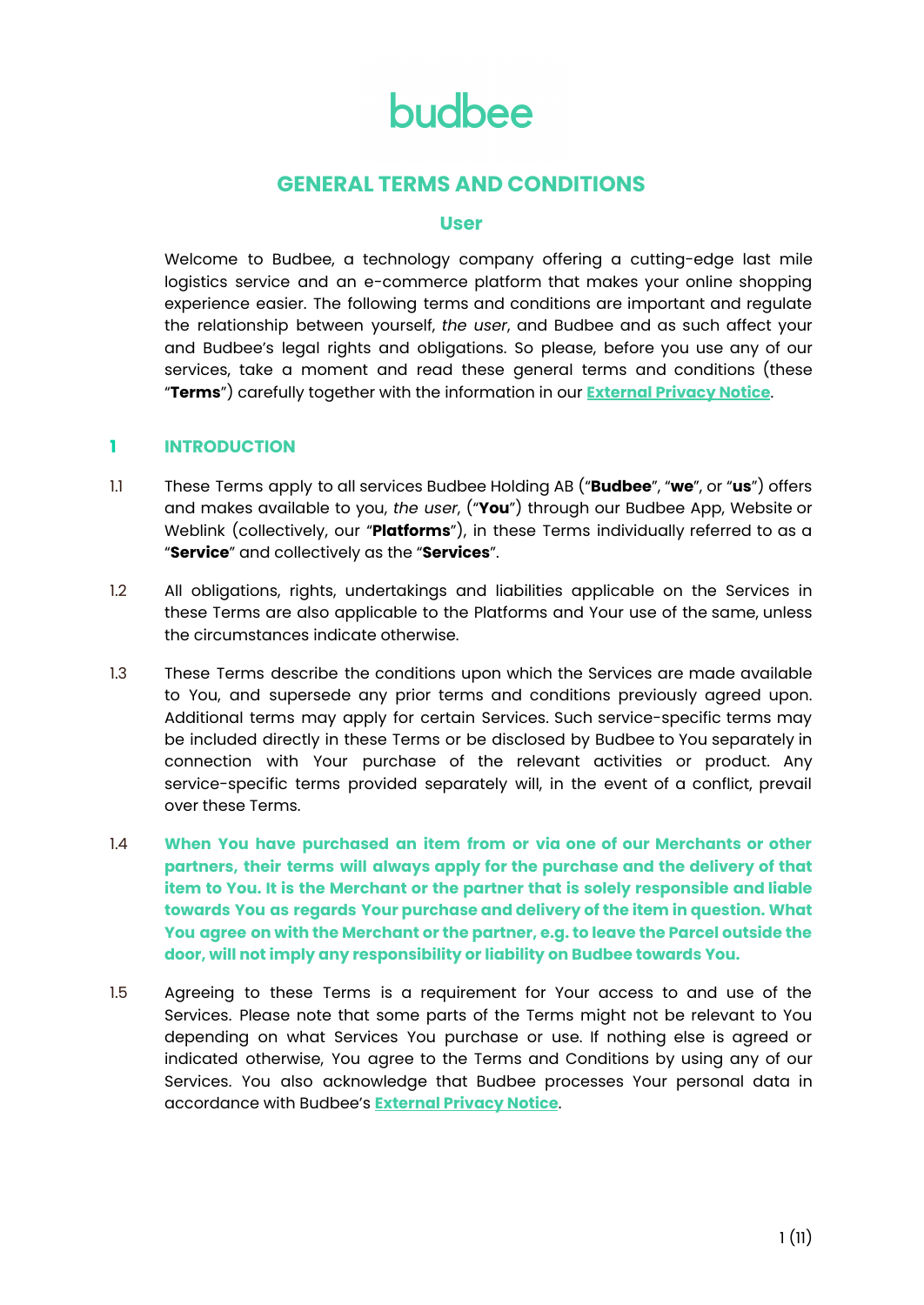### **2 DEFINITIONS**

- **Account** means the account You create on and may access through the Platforms.
- **Budbee App** means the consumer application provided by Budbee available on app store platforms e.g. App Store and Google Play.
- **Credentials** means phone number, e-mail, password and other verification or identification information associated with Your Account.
- **Delivery Add-on** means any add-on service related to the delivery of Your Parcel that Budbee at any given time offers for purchase via the Platforms, which for example may include purchase of a designated delivery time slot, or a change to the day or method of delivery (e.g. a change from Budbee Box to Budbee Home).
- **Merchant** means the e-commerce party You purchase item(s) from offering delivery services performed by Budbee.
- **Parcel** means the parcel Budbee shall deliver to You upon instructions from the Merchant, You or any of our partners.
- **Weblink** means the weblink You receive per text message or e-mail upon each delivery performed by Budbee.
- **Website** means **<https://www.budbee.com/>** and all its subdomains, or any other Budbee website available from time to time.

#### **3 SPECIAL TERMS AND CONDITIONS FOR THE SERVICES**

#### 3.1 **General**

You will find the most recently updated information on the Services we offer at any given time, including their respective features, functionalities and prices, via the Platforms. Budbee reserves the right, at its own discretion, to add, change or remove Services, features, functionalities and prices from time to time.

#### 3.2 **Terms for Account**

- 3.2.1 You register Your Account free of charge.
- 3.2.2 By registering an Account, You will get customized Services, the opportunity to save Your information on delivery preferences for the next time, access to our latest features, personalized communication and offers, even better customer service, etc. to enhance Your user experience.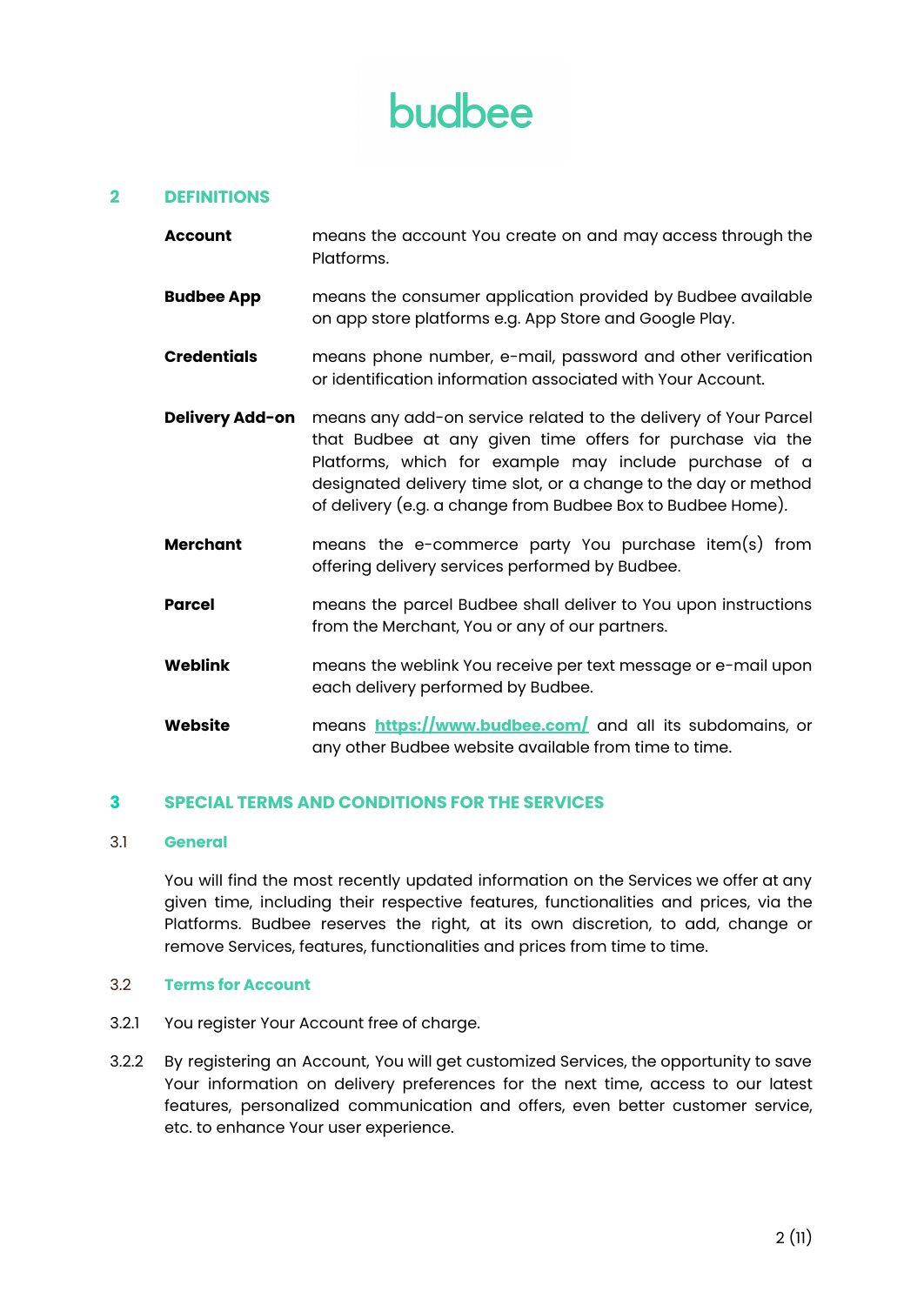3.2.3 Based on the information we collect about You, e.g. Merchants You have ordered delivery from, what products You have ordered, the frequency of Your purchases, click history, age, gender, place of residence or Your geographical location and specified preferences, we make an analysis at segment, individual or aggregate level. The insights from the analysis will form the basis for our communication with You and what news, offers, benefits, product recommentations, inspiration, information we send and offer to You. The insights will also help us develop and optimize our Services and offering.

#### *Account and user information*

- 3.2.4 Your Account is personal and may not be transferred to or used by anyone else.
- *3.2.5* When You register and use Your Account, You will be required to provide certain information about Yourself. To a certain extent, You can influence what information You provide to us, but certain information is mandatory*. If You provide certain information about someone else, for example "c/o", You are responsible for informing that person that Budbee will keep that person's personal data, and inform him or her about where to find our [External](https://budbee.com/en/external-privacy-notice) Privacy Notice.*
- 3.2.6 You are solely responsible and liable towards us for all activities conducted in connection with Your Account, and the accuracy of all information provided relating thereto, including without limitation, contact and payment information and Your Credentials. You are also responsible for protecting and safeguarding Your Credentials from unauthorized use. You must promptly update Your Credentials or any other Account-related information if it is or becomes incorrect, insufficient or if it changes. You must also notify us of any unauthorized use of Your Account and/or Credentials. You may only connect to the Platforms through Your Account using the Credentials.
- 3.2.7 Budbee will not verify or investigate the accuracy of Your Credentials or any other information that You provide when signing up for an Account or thereafter. Incorrect or outdated information may for example result in Your delivery not being executed by Budbee or being delayed.

#### *Age limit and account eligibility*

3.2.8 To be eligible to set up an Account, You must be at least eighteen (18) years old and/or otherwise be authorized and have legal power to accept these Terms with binding effect in accordance with the laws in the country where the Service is made available to You.

#### *Termination and suspension*

- 3.2.9 You may unregister Your Account at any time via the Platforms.
- 3.2.10 Budbee has the right to terminate Your Account temporarily or permanently, or restrict Your access to and use of the Platforms or certain functions on the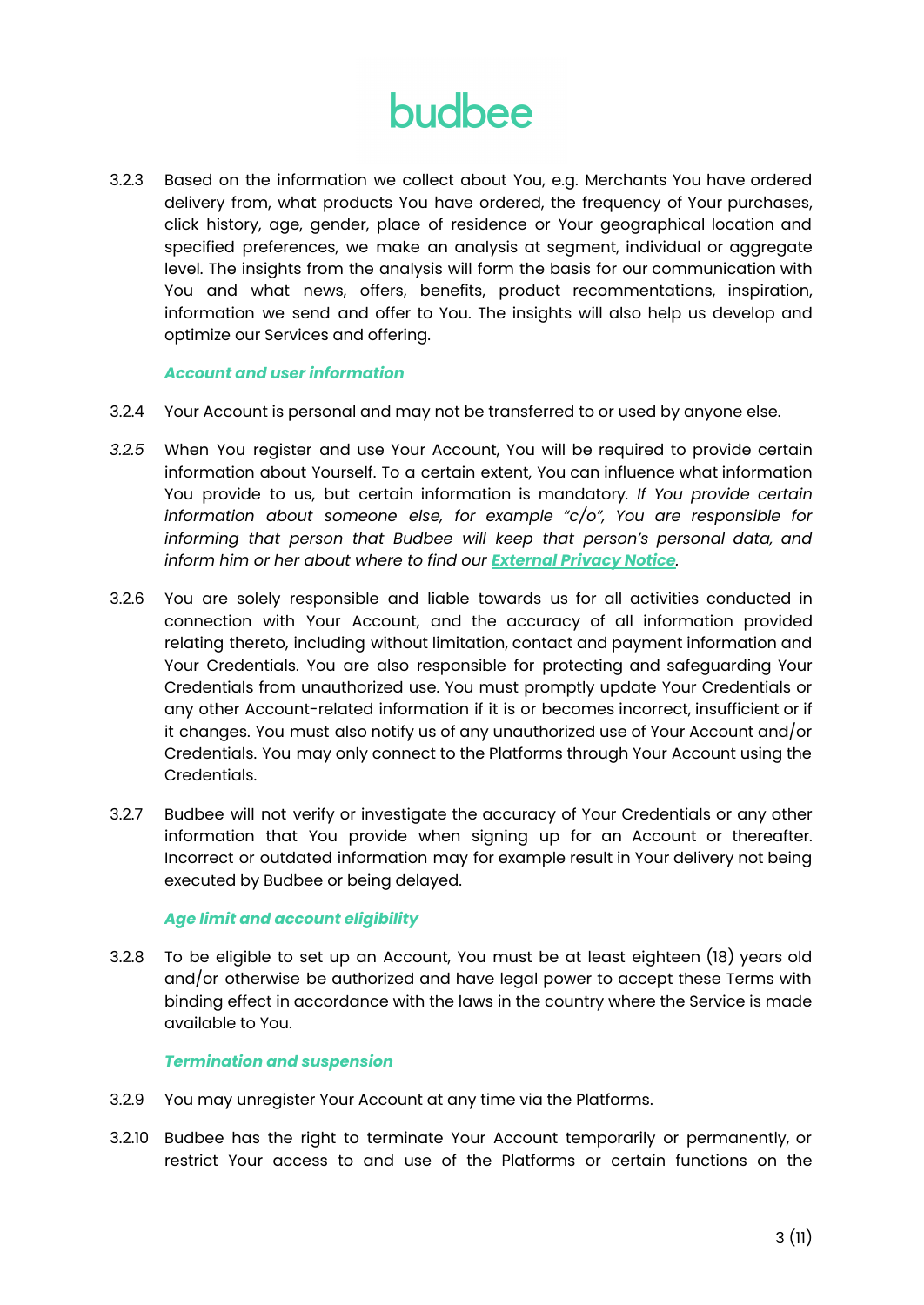Platforms with immediate effect in case of a potential or actual security incident or technical problem, or if Budbee has reasons to suspect that You have violated these Terms or any applicable laws, rules and regulations, including if Your Account was created with a false identity or contains intentionally incorrect information.

3.2.11 Note that Your Account may be automatically terminated if You have not used Your Account in logged-in mode for twenty-four (24) months.

#### 3.3 **Terms for Budbee Plus Membership**

- 3.3.1 Budbee Plus is a membership where You get access to additional features and exclusive benefits ("**Membership**"). The features and benefits available to You via the Membership may vary from time to time and depend on Your country of origin. You may access up to date information on the Membership benefits which are available to You at any given time via the Platform.
- 3.3.2 In case You have the right to provide us with instructions related to the delivery of Your Parcel due to Your Membership, which for example may include instruction regarding a delivery time slot, or a change to the day or method of delivery (e.g. a change from Budbee Box to Budbee Home), please note that the Merchant or the party You have purchased the item from or via will remain fully responsible and liable toward You for the item and its delivery.
- 3.3.3 To subscribe for the Membership, You must create an Account and follow the instructions in the relevant Platform. You can choose to subscribe to the Membership for a recurring term of either one month or one year (the "**Subscription Term**"). As soon as You have registered an Account and signed up for the Membership, Your Membership will continue during the applicable Subscription Term, and will automatically be renewed until terminated by You or by Budbee in accordance with below.
- 3.3.4 You can terminate the Membership any time during the first thirty (30) days (the "**Free Trial**"), and the Membership will then end with immediate effect. If You do not terminate the Membership before the Free Trial has passed, You authorize us to charge You the subscription fee for Your selected Subscription Term in accordance with these Terms and from the payment method that You have chosen and registered with Budbee when You signed up for the Membership, or otherwise as per Your later instruction to us.
- 3.3.5 Your Subscription Term starts the first day after the Free Trial has passed.
- 3.3.6 To terminate the Membership after the Free Trial and before any Subscription Term is renewed, You must notify us of the termination no later than the day before a new Subscription Term begins. Otherwise, the Membership continues and You are charged for a new Subscription Term.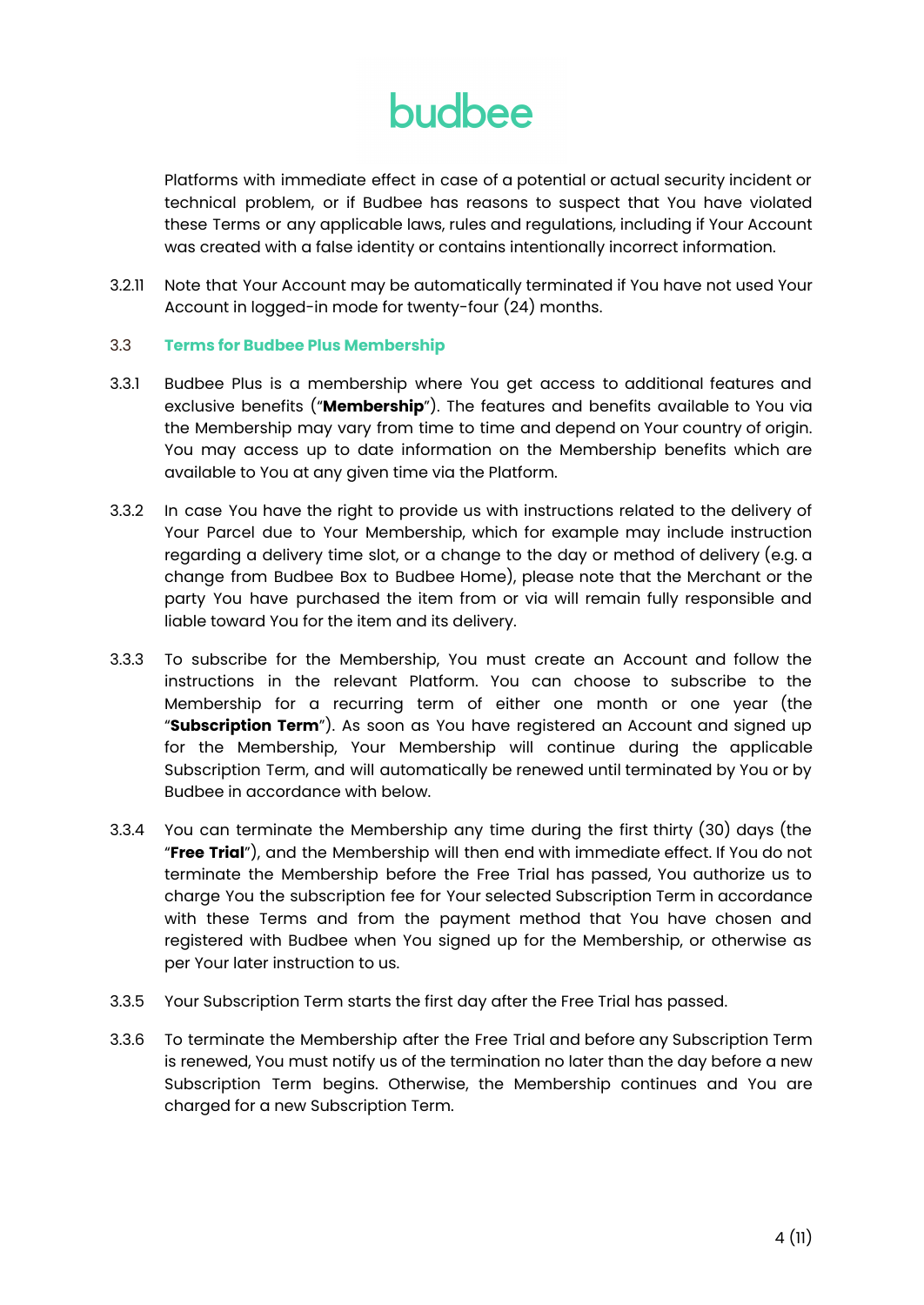3.3.7 To terminate the Membership, go to Your profile in the app or on the Website and click on "End membership", or contact our **[Customer](https://budbee.com/en/customer-service/contact/) Service team**.

#### 3.4 **Terms for Delivery Add-ons**

- 3.4.1 Regardless if You have an Account or not, You may purchase Delivery Add-ons from us in connection with the delivery of Your Parcel. Budbee will use reasonable commercial efforts to deliver Your Parcel in accordance with the Delivery Add-on that You have purchased.
- 3.4.2 Please note that the Merchant or the party You have purchased the item from or via will remain fully responsible and liable toward You for the item and its delivery to You even if You purchase Delivery Add-ons from us. However, If Budbee fails to deliver in accordance with the Delivery Add-on that you have purchased from Budbee, Budbee will refund the applicable fee to You via our third-party payment providers.
- 3.4.3 For the purposes of any delivery windows (time slots) that You have purchased, Budbee will be deemed to have failed to deliver if we miss the delivery window by more than fifteen (15) minutes.

### 3.5 **Marketing and offers**

If You have an Account, Budbee will provide You with marketing material, offers and benefits, such as discounts and promotions via the Platforms. The material, offers and benefits given to You will be based on information we receive, collect and create about You, e.g. purchases, delivery and click history, age, gender, place of residence, specific pick-up point you have chosen and specified preferences. Advertising banners and ads we present in our Platforms may also be selected by a third party where we have excluded the ability to customize the ads based on Your profile.

# **4 BUDBEE'S RIGHTS AND RESPONSIBILITIES**

- 4.1 As part of providing the Services, Budbee may contact You by mail, telephone, SMS, e-mail, push notifications or directly via the Platforms for the purpose of communicating regarding the Services. In addition and when applicable, Budbee may contact You via the same means of communication regarding promotions or similar activities, products and events that are related to the Services or our business and business offering in general. If You have separately agreed thereto, Budbee may also contact You via other means of communication, for example via third party social media platforms, for instance if You approach us on such platforms. All communication between Budbee and You shall be in accordance with Budbee's **[External](https://budbee.com/en/external-privacy-notice) Privacy Notice**.
- 4.2 We continuously strive to keep the Platforms available around the clock, seven (7) days a week. However, Budbee provides no guarantee that the Platforms or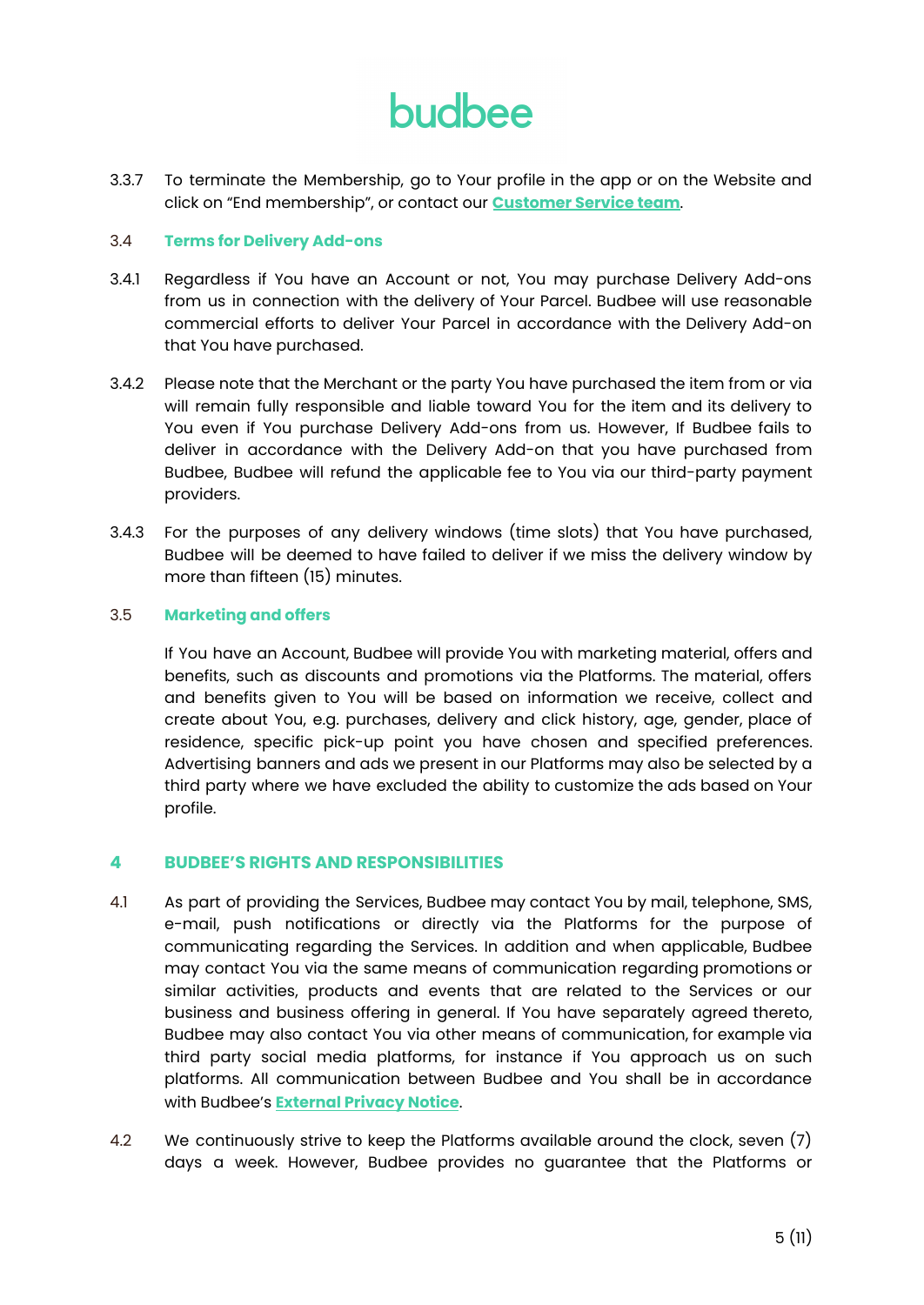Services will always be available or be free of errors or interruptions. The Platforms and Services may experience temporary interruptions due to technical difficulties, providers, maintenance or testing, or updates, including those required to reflect changes in relevant laws and regulatory requirements. Budbee is not liable for any errors, interruptions, disruption or similar of the Platforms nor the Services, including disruption to mobile networks or in the service of internet providers.

- 4.3 Budbee may engage subcontractors to carry out its obligations under these Terms. Any effects on the processing of Your personal data through use of subcontractors will be handled in accordance with the Budbee's **[External](https://budbee.com/en/external-privacy-notice) Privacy Notice**.
- 4.4 Budbee will always have the right to deliver a Parcel in accordance with Your instruction, e.g. provided by You upon Your purchase of a Delivery Add-on. This will, however, not have any impact on Your right to withdrawal in accordance with applicable laws which will continuously apply.

# **5 YOUR RIGHTS AND RESPONSIBILITIES**

- 5.1 Budbee grants You a personal, royalty-free, non-assignable, non-exclusive, revocable, and non-sublicensable license to access and use the Services in accordance with applicable laws and these Terms, as updated from time to time.
- 5.2 You may not copy, modify, distribute, sell, or lease any part of our Services. Nor may You reverse engineer or attempt to extract the source code of any software, unless laws prohibit these restrictions, or You have our written permission to do so.
- 5.3 You are responsible for ensuring that the information provided in connection with the Services is correct, including (but not limited to) any personal data provided to Budbee at any time. You are responsible for informing Budbee of any change in the data provided, especially to Your e-mail address and phone number. Any e-mail that Budbee sends to Your e-mail address and text message to Your phone number shall be deemed to have been received by You within two (2) days of the e-mail/text message being sent.
- 5.4 You must not use the Services in any way that causes, or is likely to cause, the Services to be interrupted, damaged or impaired in any way. You are solely responsible for all electronic communications and content sent from Your device to us, and You must use the Services, Your device and any other forums provided by Budbee appropriately and for lawful purposes only. You also agree not to use the Services for any fraudulent purposes, or in connection with a criminal offense or other unlawful activity or to send, use or reuse any material that does not belong to You; or is illegal, offensive (including but not limited to material that is sexually explicit content or which promotes racism, hatred or physical harm), deceptive, misleading, abusive, indecent, harassing, defamatory, libelous, obscene, pornographic, or is in breach of copyright, trademark, confidentiality, privacy or any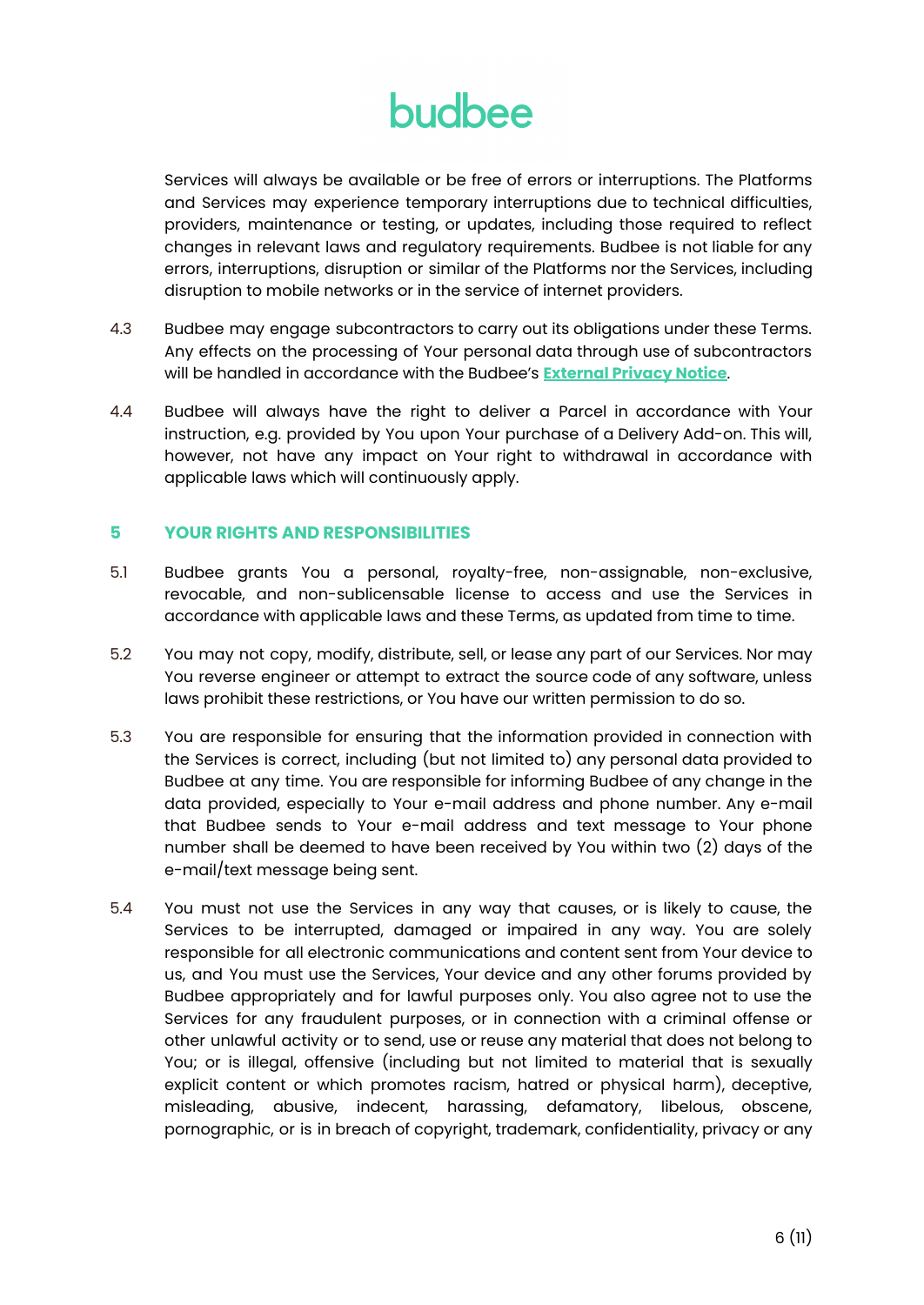other proprietary information or right; is otherwise injurious to third parties and/or contrary to applicable laws in Your country of residence.

5.5 In the event that the Services, or parts thereof, is incorrect or faulty, You are urged to contact Budbee by way of the contact form found on the Platforms.

# **6 FEES AND PAYMENT**

- 6.1 Please see the Platforms for updated information on prices and fees for the Services. All prices include value added tax (VAT), or any other tax, as applicable in Your country of residence.
- 6.2 Budbee offers payments through third party payment service providers. Once the purchase has been completed the payment provider will handle the transaction accordingly.
- 6.3 You might have the option to select several payment options including credit card, bank wire transfer, and invoice. Note that Budbee may refuse or block credit cards which are not issued in the country in which the Service is offered to You. Budbee also reserves the right at any time and at its own discretion to deny certain types of credit cards.
- 6.4 Prices and currencies may vary depending on the type of payment method used or chosen region. If prices vary, Budbee will communicate this on the Platforms in connection to the general information on prices. Further, prices do not include any data communication costs or fees which Your internet or telecommunication service provider may claim under Your contract with such service provider.
- 6.5 In the event of default of or a delayed payment, Budbee may suspend or terminate Your access to the Services. Additionally, Budbee may to the extent permitted by law charge You reasonable late payment interest, reminder fees, and where applicable, statutory debt collection fees.
- 6.6 **Payment for Delivery Add-ons**: You will be charged for the purchased Delivery Add-on in connection with Your purchase in accordance with these Terms.
- 6.7 **Payment for Membership:** As regards the timing of the monthly payments, You will be charged once every thirty (30) days, as regards the timing of the yearly payment, You will be charged once every year, commencing on the date when any Subscription Term starts. In some cases, the date on which You will be charged will change, for example, if it is not possible to confirm the date of validity of information regarding Your chosen payment method (such as Your credit card details).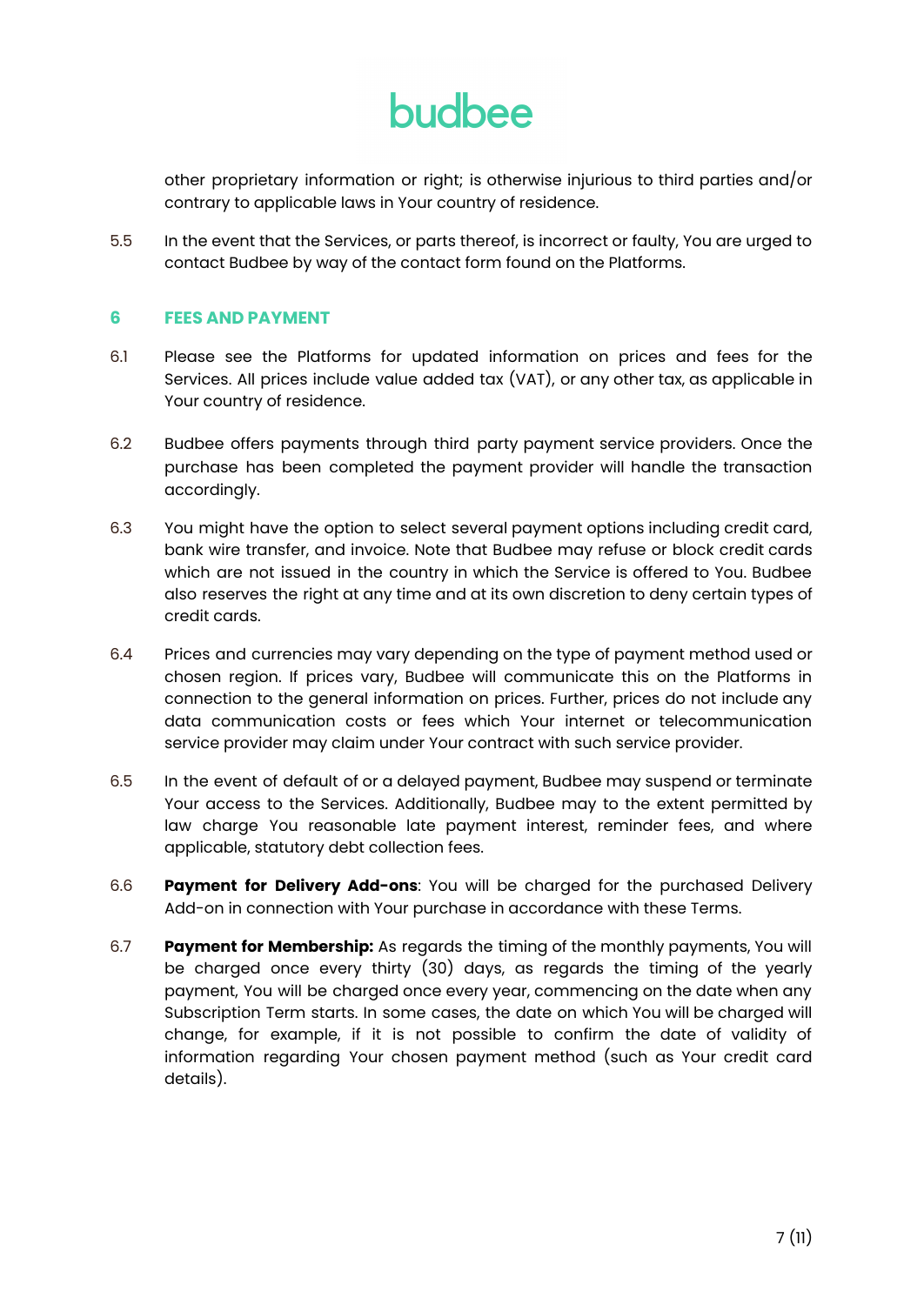

#### **7 PRIVACY AND YOUR PERSONAL DATA**

- 7.1 How Budbee processes Your personal data when we provide the Services is described in our **[External](https://budbee.com/en/external-privacy-notice) Privacy Notice**. The notice will provide You with information about Your rights regarding Your personal data, and how You can contact us if You have any questions.
- 7.2 Budbee uses cookies. Please see our **[Cookie](http://budbee.com/cookie-policy.pdf) Policy** for more information on our use of cookies and Your rights.

### **8 FORCE MAJEURE**

Budbee shall not be liable or responsible to You, nor be deemed to have defaulted under or breached these Terms, for any loss or damage arising from its failure or delay in fulfilling or performing any obligation under these Terms, when and to the extent the failure or delay was caused by or results from circumstances outside Budbee's reasonable control, which could not reasonably have been foreseen by Budbee prior to entering into these Terms, such as pandemic, epidemic, war, act of terrorism, fire, natural disaster, industrial action, governmental decrees, interruption in public transport or similar events.

#### **9 INTELLECTUAL PROPERTY**

The Services are our copyrighted property and contain the copyrighted property of our licensors. All trademarks, service marks, trade names, trade dress, patents and other intellectual property rights in the Services or in the content available to You from within the Services are owned by Us or our licensors or any affiliated companies. Except as We specifically agree in writing, no element of the Services or its content may be used or exploited in any way other than as part of the Services offered to You under these Terms. We retain full and complete ownership of the Services and all the intellectual property rights vested therein. We do not transfer rights or title to any portion of the Services to You nor do We transfer any rights or title to any portion of the content made available from within the Services to You. Nothing provided by any brand owned or licensed by Budbee should be construed as granting, by implication or otherwise, any license or right of use of any trademark displayed on or within the Services to You.

### **10 THIRD PARTY CONTENT AND LINKS**

10.1 The appearance of external hyperlinks and/or other elements generated by third parties accessible from the Services and any forums provided by Budbee both inside and outside of the Services does not constitute endorsement by Budbee of the opinions or views expressed by such third parties' on or outside of their websites/social media platforms. Budbee does not verify, endorse or take responsibility for the accuracy, currency, completeness or quality of the content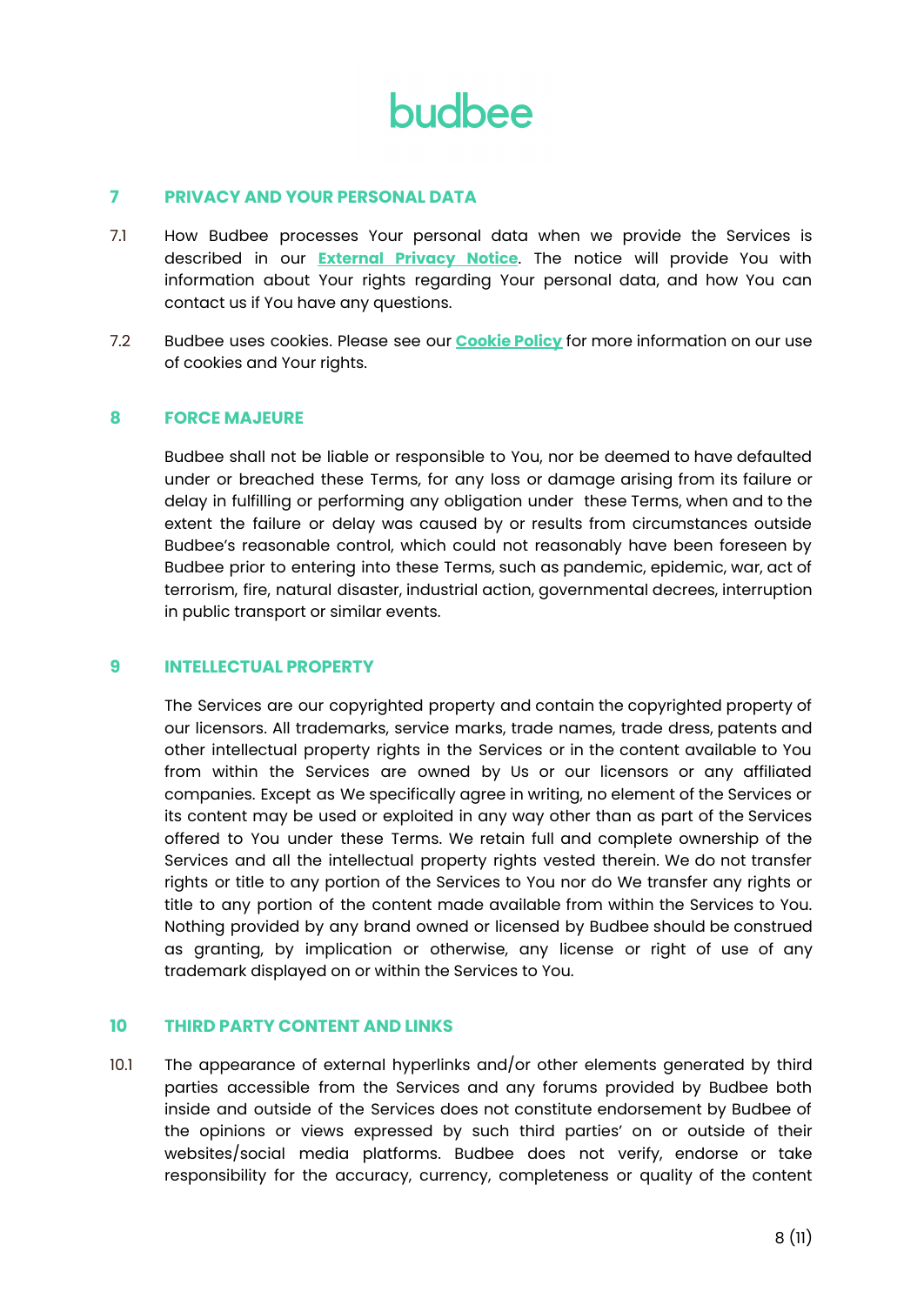contained on these third parties' sites. Furthermore, Budbee is not responsible for the quality or delivery of any products or services offered, accessed, obtained by or advertised at such third parties' sites/social media platforms. As such, Budbee will not be responsible for content provided on any third-party website/social media platform, and further Budbee will under no circumstances be liable for any direct or indirect loss or other damage, whether arising from negligence, breach of contract, defamation, infringement of copyright or other intellectual property rights, caused by the exhibition, distribution or exploitation of any information or content contained within these third party hyperlinked websites/social media platforms.

10.2 The Services may integrate, be integrated into, or be provided in connection with third-party services and content. Budbee does not control those third-party services nor its content. You should carefully read any agreement, terms and privacy policies presented to You that apply to such third-party services and/or content.

# **11 SUSPENSION AND TERMINATION**

- 11.1 Budbee shall have the right to terminate any agreement entered into under these Terms or suspend or limit Your access to the Services with immediate effect and upon written notice:
	- a) if You are in breach of these Terms in a material respect;
	- b) if You are using a Service in a fraudulent or illegal way or in a way that may cause damage to Budbee or any third party;
	- c) if we reasonably consider it necessary to comply with our legal obligations or to protect us against any legal or regulatory risks; or
	- d) otherwise in accordance with these Terms.
- 11.2 In addition, You agree that Budbee may terminate any agreement entered into under the Terms with You for convenience on written notice, e.g. if Budbee cannot provide a Service for any reason or ceases to provide the Service. Such termination shall take effect no earlier than 3 months from the written notice, and, when relevant, You will have the right to be reimbursed for payments made in advance for Services not yet performed.
- 11.3 Please note that in the event of termination of any agreement entered into under the Terms, the use of the relevant Service (or all Services if applicable), including features provided in, or managed via, the Platforms, will no longer be available.

#### **12 BUDBEE'S LIABILITY TOWARDS YOU**

12.1 To avoid misunderstandings, Budbee is not responsible to You for damaged or lost Parcels, or for late or canceled delivery. Your rights in these situations are instead governed by Your relationship with the Merchant or one of our partners, who is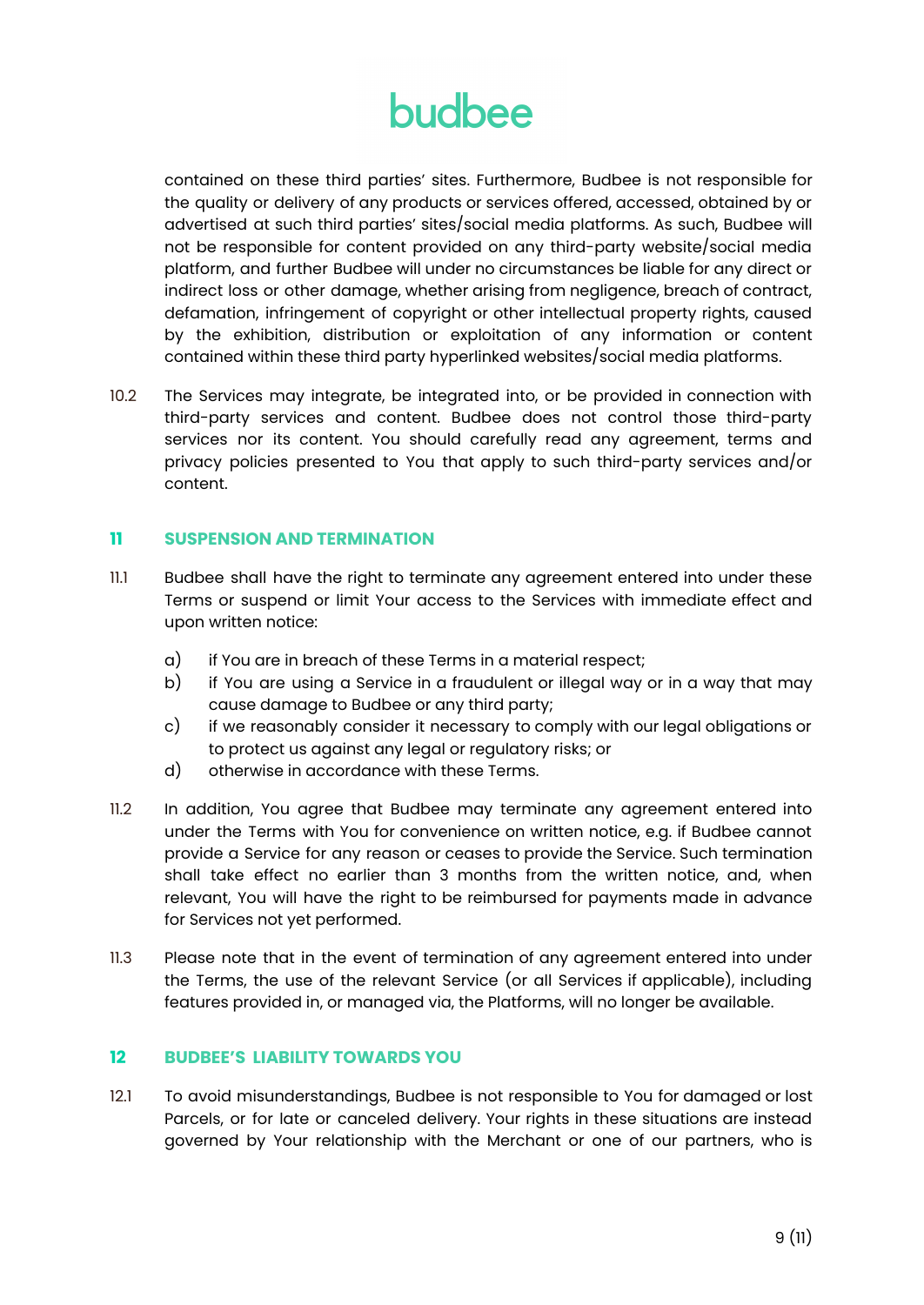responsible for the delivery of Your Parcel in accordance with the terms you have agreed with the Merchant or such partner.

12.2 Budbee is not liable to reimburse any loss or damage that You incur as a result of Your use of or our performance of the Services, or any breach by Budbee of these Terms, as long as we have exercised normal care. Budbee's maximum liability to You is limited to 100% of the applicable fees paid by You during the 12 months immediately prior to Your claim. Budbee is in no case liable to You for loss of data, profits, revenues, savings or goodwill, or any other type of indirect, consequential, extraordinary, exemplary, punitive or special loss or damage. However, the foregoing limitations do not apply with respect to death or personal injury, or with respect to any loss or damage we cause you intentionally or through gross negligence.

### **13 YOUR LIABILITY FOR BREACH OF THESE TERMS**

By accepting these Terms, You acknowledge that You are responsible for and Budbee may hold you liable for any damages, losses or costs that Budbee incurs as a result of Your breach of these Terms.

### **14 MODIFICATIONS OF THESE TERMS**

Budbee may modify these Terms from time to time. If fundamental changes are introduced, a notice will be posted in the Budbee App and/or the Website, or communicated to You via e-mail or text message. Your continued use of any Service after these Terms have been modified signifies Your assent to the updated Terms. If You do not accept the updated Terms, You must stop using the Services, and if relevant, unregister Your Account.

#### **15 PERSONAL USE ONLY**

Unless otherwise agreed in any supplemental terms provided by Budbee, to which You have agreed, You may only use the Services for Your non-commercial personal use in accordance with these Terms.

### **16 ASSIGNMENT OF RIGHTS**

You may not assign or transfer Your rights or obligations under these Terms without the prior written consent of Budbee. Budbee may assign its rights and obligations under these Terms to a third party, provided that the third party undertakes Budbee's obligations to You under these Terms and can reasonably be expected to fulfill said obligations in a satisfactory manner.